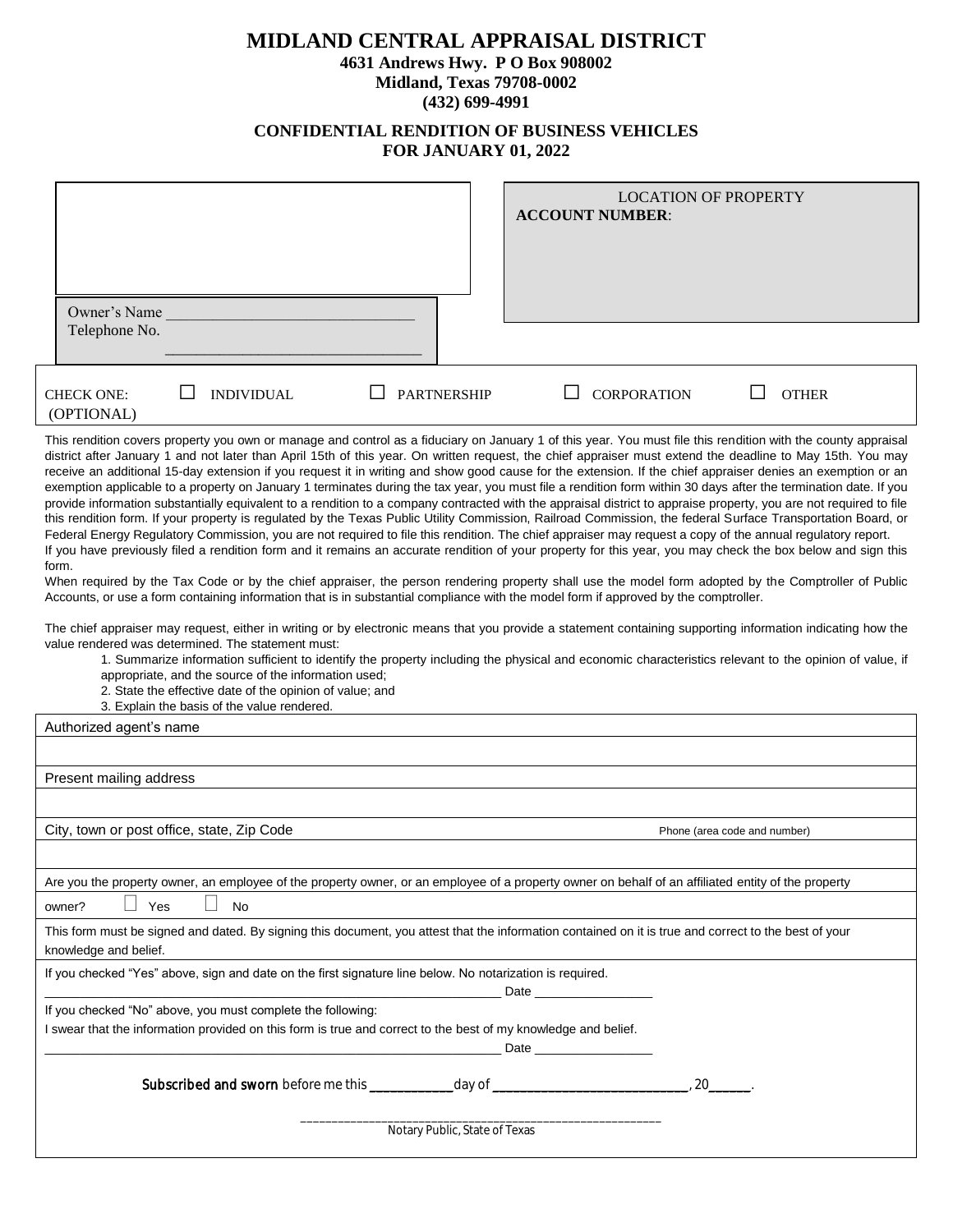## **SCHEDULE A-3: MOTOR VEHICLES**

A "situs state" is one in which the motor vehicle was continually used in the past 12 months, or was present on the state's lien date, or in which the owner was domiciled in the past 12 months or which has levied a property tax on the vehicle for this year.

| Year Make and model of<br>vehicle | Vehicle I.D. Number | <b>Property</b><br>address<br>or address<br>where taxable | License<br><b>Number</b> | <b>Good faith</b><br><b>Estimate</b><br>of<br>market<br>value * (or) | <b>Historical</b><br>cost<br>when<br>new **(and) | Year<br><b>Acquired</b> | <b>Tonnage</b><br>(trucks &<br>trailers) | Property owner name<br>/address<br>if you manage or control<br>property as a fiduciary |
|-----------------------------------|---------------------|-----------------------------------------------------------|--------------------------|----------------------------------------------------------------------|--------------------------------------------------|-------------------------|------------------------------------------|----------------------------------------------------------------------------------------|
|                                   |                     |                                                           |                          |                                                                      |                                                  |                         |                                          |                                                                                        |
|                                   |                     |                                                           |                          |                                                                      |                                                  |                         |                                          |                                                                                        |
|                                   |                     |                                                           |                          |                                                                      |                                                  |                         |                                          |                                                                                        |
|                                   |                     |                                                           |                          |                                                                      |                                                  |                         |                                          |                                                                                        |
|                                   |                     |                                                           |                          |                                                                      |                                                  |                         |                                          |                                                                                        |
|                                   |                     |                                                           |                          |                                                                      |                                                  |                         |                                          |                                                                                        |
|                                   |                     |                                                           |                          |                                                                      |                                                  |                         |                                          |                                                                                        |
|                                   |                     |                                                           |                          |                                                                      |                                                  |                         |                                          |                                                                                        |
|                                   |                     |                                                           |                          |                                                                      |                                                  |                         |                                          |                                                                                        |
|                                   |                     |                                                           |                          |                                                                      |                                                  |                         |                                          |                                                                                        |
|                                   |                     |                                                           |                          |                                                                      |                                                  |                         |                                          |                                                                                        |
|                                   |                     |                                                           |                          |                                                                      |                                                  |                         |                                          |                                                                                        |
|                                   |                     |                                                           |                          |                                                                      |                                                  |                         |                                          |                                                                                        |
|                                   |                     |                                                           |                          |                                                                      |                                                  |                         |                                          |                                                                                        |

*Continue on additional sheets as needed*

\* If you provide an amount in the "good faith estimate of market value," you need not complete a "original cost" and "year placed in service." "Good faith estimate of market value" is not admissible in subsequent protest, hearing, appeal, suit, or other proceeding involving the property except for: (1) proceedings to determine whether a person complied with rendition requirement; (2) proceedings for determination of fraud or intent to evade tax; or (3) a protest under Section 41.41, Tax Code.

\*\*If you provide an amount in a "original cost" and "year placed in service," you need not complete "good faith estimate of market value."